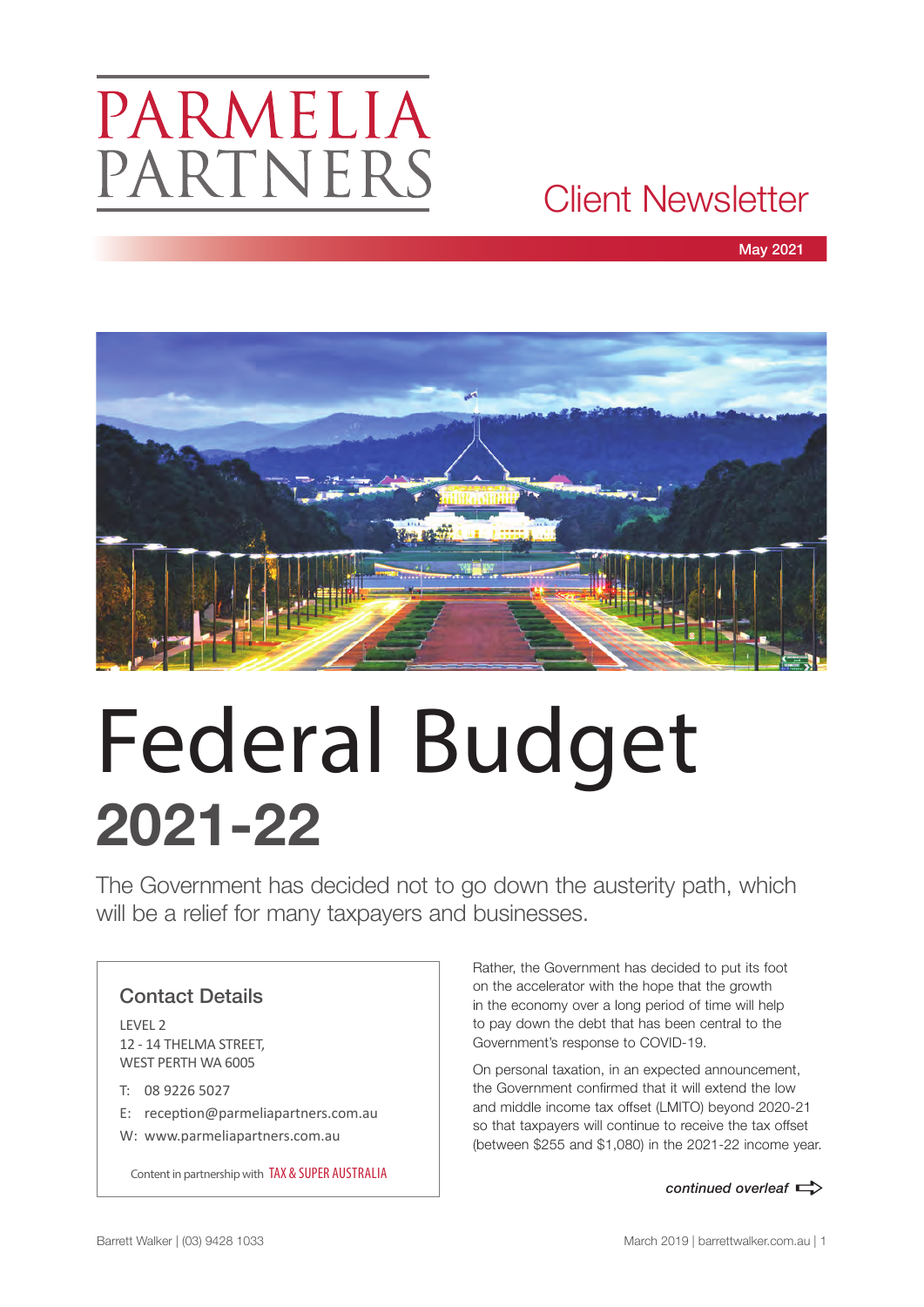In summary, the major tax-related measures announced in the Budget included:

- *Personal tax rates* no changes were made to personal tax rates, the Government having already brought forward the Stage 2 tax rates to 1 July 2020. The Stage 3 personal income tax cuts remain unchanged and will commence in 2024-25 as already legislated.
- **EXTED 7 IMITO retained for 2021-22** the Government will retain the low and middle income tax offset for the 2021-22 income year. The LMITO provides a reduction in tax of up to \$1,080.
- *Temporary full expensing extended* the Government will extend the 2020-21 temporary full expensing measures for 12 months until 30 June 2023. This will allow eligible businesses with aggregated annual turnover or total income of less than \$5 billion to deduct the full cost of eligible depreciable assets of any value, acquired from 7:30pm AEDT on 6 October 2020 and first used or installed ready for use by 30 June 2023.
- **Loss carry-back extended** the loss years in respect of which an eligible company (aggregated annual turnover of up to \$5 billion) can currently carry back a tax loss (2019-20, 2020-21 and 2021-22) will be extended to include the 2022-23 income year.
- *Individual residency test reformed* the Government will replace the existing tests for the tax residency of individuals with a primary «bright line» test under which a person who is physically present in Australia for 183 days or more in any income year will be an Australian tax resident.
- **Employee share schemes** the Government will remove the cessation of employment as a taxing point for the tax-deferred employee share schemes.
- *ATO debt recovery* the AAT will be given the power to pause or modify ATO debt recovery action in relation to disputed debts of small businesses.
- **Self-education expenses** \$250 threshold to be removed.

#### SUPERANNUATION AND RELATED **MEASURES**

The key superannuation and related measures announced in the Budget include:

- *Superannuation contributions work test* to be repealed from 1 July 2022 for voluntary nonconcessional and salary sacrificed contributions for those under age 75. However, the work test will still apply for personal deductible contributions by those aged 67-74.
- **BMSF residency rules** to be relaxed by extending the central management and control test safe harbour from two to five years, and removing the active member test for both SMSFs and small APRA funds.
- **Conversions of legacy income streams** individuals will be permitted to exit certain legacy retirement income stream products (excluding flexipensions or lifetime products in APRA-funds or public sector schemes), together with any associated reserves, for a two-year period. Any commuted reserves will not be counted towards an individual's concessional contribution cap. Instead, they will be taxed as an assessable contribution for the fund.
- *Super Guarantee \$450 per month threshold* to be removed from 1 July 2022.
- *Downsizer contributions* eligibility age to be lowered from 65 to 60.
- **First Home Super Scheme** to be extended for withdrawals up to \$50,000, plus some technical changes for tax and administration errors in applications.
- *Victims of domestic violence* the Government will not proceed with its previous proposal to extend the early release of super to victims of family and domestic violence.
- **Pension Loans Scheme** will be expanded to allow access up to two lump sums in any 12-month period (up to a total of 50% of the maximum annual Age Pension); together with a Government guarantee that "no negative equity" will apply.

#### *continued overleaf*  $\Rightarrow$

This information has been prepared without taking into account your objectives, financial situation or needs. Because of this, you should, before acting on this information, consider its appropriateness, having regard to your objectives, financial situation or needs.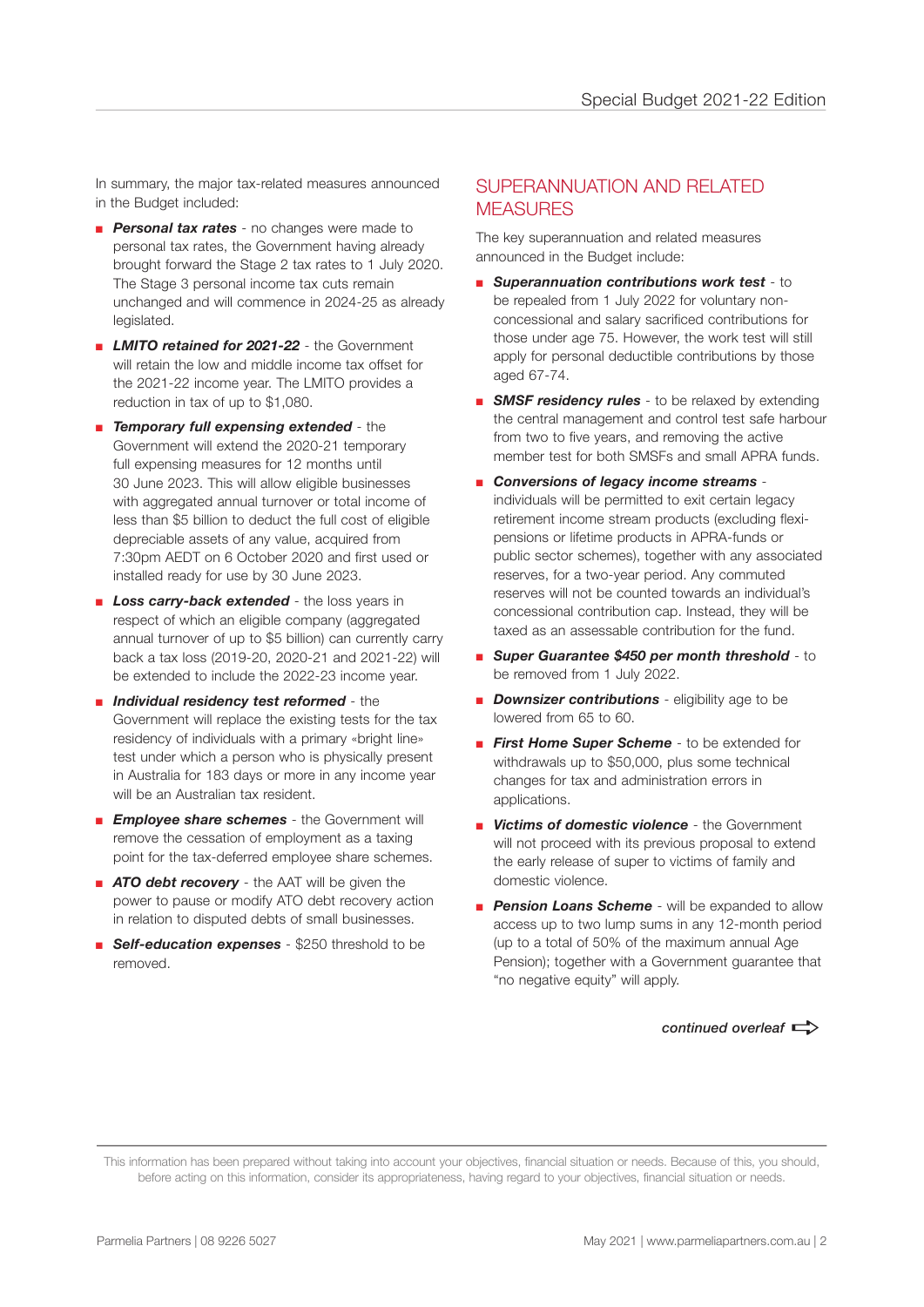#### Federal Budget 2021-22: *cont*

At the same time, the Budget did not contain any change to the legislated Super Guarantee rate increase from 9.5% to 10% for 2021-22.

As previously announced, the Budget confirmed:

- *30% Digital Games Tax Offset* for eligible businesses that spend a minimum of \$500,000 on qualifying Australian games expenditure (excluding gambling) from 1 July 2022.
- *Intangible assets depreciation* option to selfassess effective life for certain intangible assets (eg intellectual property and in-house software).
- *Brewers and distillers* the excise refund cap for small brewers and distillers will increase to \$350,000 from 1 July 2021.
- **E** Venture capital a review of the venture capital tax concessions will be undertaken in 2021.
- **Child care** increased subsidies from 1 July 2022.

#### **Housing**

- Government to help another 10,000 first-home buyers build a new home with a 5% deposit.
- Some 10,000 single parents to purchase a home with a 2% deposit.
- Increasing the amount that can be released under the First Home Super Saver Scheme to \$50,000 from \$30,000.
- To allow those aged over 60 to contribute up to \$300,000 to their superannuation fund if they downsize their home, freeing up more housing stock for younger families.

#### **Business**

- Budget provides a further \$2.1 billion in targeted support for aviation, tourism, arts and international education providers.
- Tax relief for around 1,000 small brewers and distillers.
- Double its commitment to the "JobTrainer" fund to help create new apprenticeships and traineeships.
- Investing \$1.2 billion to build digital infrastructure, skills and cyber security.
- Launching a new "patent box", under which income earned from new patents developed in Australia will be taxed at a concessional 17% rate. The patent box will apply to the medical and biotech sectors.

#### **Welfare**

- To spend \$13.2 billion over four years for National Disability Insurance Scheme.
- To commit \$17.7 billion in new aged care funding.
- A \$2.3 billion commitment to mental health care and suicide prevention.
- To commit \$2 billion to fund preschools.
- To provide more than \$19 billion in funding for universities in 2021-22.

The Government believes the 2021-22 Budget will consolidate the gains made since the last Budget in October 2020 and put the economy on course for the unemployment rate to fall below 5%. To reach these targets the Government has committed \$291 billion (or 14.7% of GDP) in direct economic support for



individuals, households and businesses since the onset of COVID-19. Some of the measures mentioned above are fleshed out in the following pages.

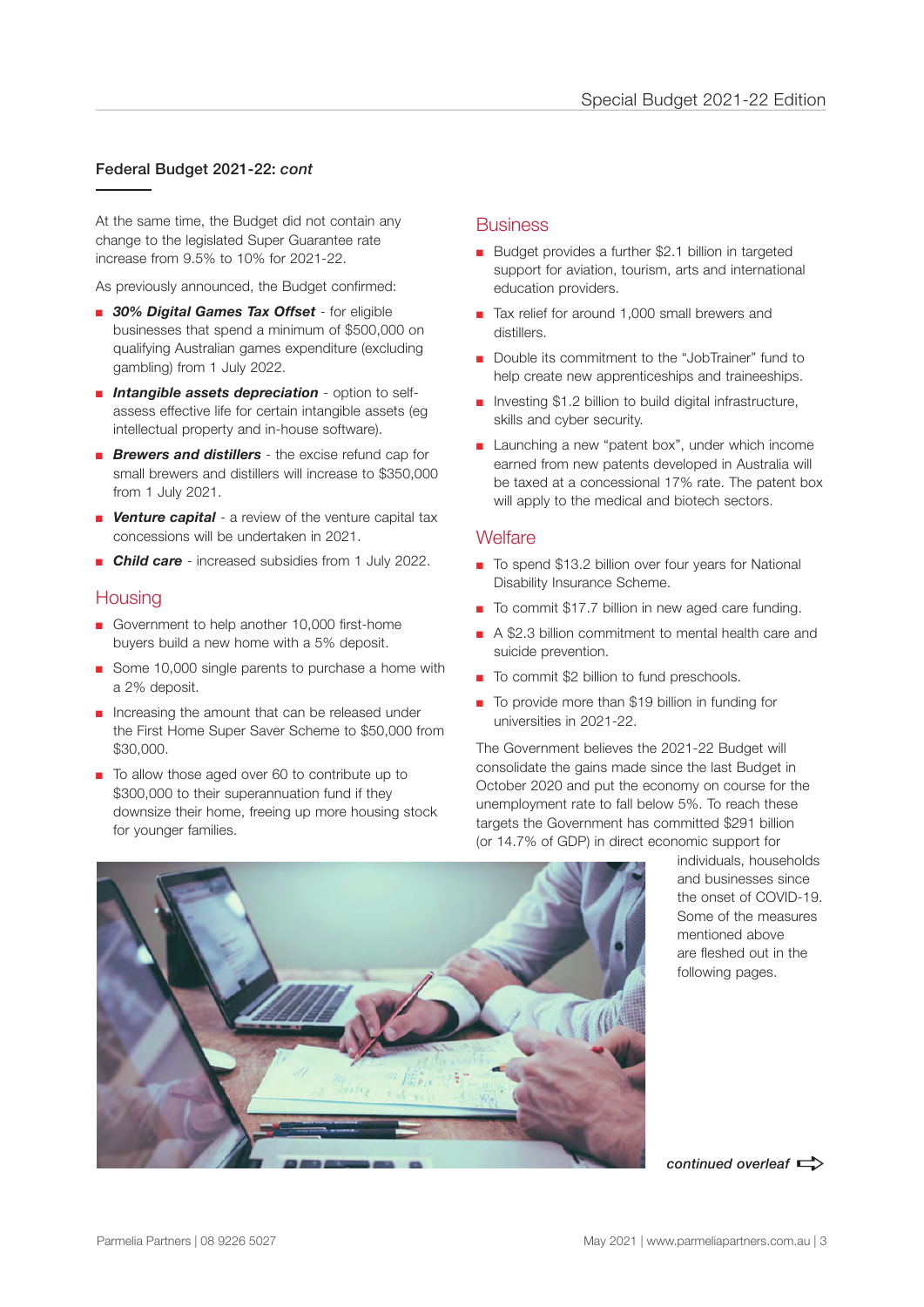## <mark>稳</mark> Individuals

#### Low income offsets - LMITO retained for 2021-22 (no changes to individual tax rates)

The Government announced in the Budget that the low and middle income tax offset (LMITO) will continue to apply for the 2021-22 income year. Otherwise, the LMITO was legislated to only apply until the end of the 2020-21 income year, with the result that low-to-middle income earners would have seen their tax refunds in 2022 cut by between \$255 and \$1,080 (for incomes up to \$90,000 but phasing out up to \$126,000).

#### **Low and middle income tax offset for 2021-22 (unchanged from 2020-21)**

| Taxable income (TI) | <b>Amount of offset</b>              |
|---------------------|--------------------------------------|
| $$0 - $37,000$      | \$255                                |
| $$37,001 - $48,000$ | $$255 + ([TI – 37,000] × 7.5%)$      |
| \$48,001 - \$90,000 | \$1,080                              |
| $$90,001 - 126,000$ | $$1,080 - (TI - 90,000] \times 3\%)$ |
| $$126,001 +$        | Nil                                  |

The amount of the LMITO is \$255 for taxpayers with a taxable income of \$37,000 or less. Between \$37,000 and \$48,000, the value of LMITO increases at a rate of 7.5 cents per dollar to the maximum amount of \$1,080. Taxpayers with taxable incomes from \$48,000 to \$90,000 are eligible for the maximum LMITO of \$1,080. From \$90,001 to \$126,000, LMITO phases out at a rate of 3 cents per dollar.

Consistent with current arrangements, the LMITO will be received on assessment after individuals lodge their tax returns for the 2021-22 income year.

#### Low income tax offset

The low income tax offset (LITO) will also continue to apply for 2021-22 income year. The LITO was intended to replace the former low income and low and middle income tax offsets from 2022-23, but the new LITO was brought forward in the 2020 Budget to apply from the 2020-21 income year.

The maximum amount of the LITO is \$700. The LITO will be withdrawn at a rate of 5 cents per dollar between taxable incomes of \$37,500 and \$45,000 and then at a rate of 1.5 cents per dollar between taxable incomes of \$45,000 and \$66,667.

#### Self-education expenses: \$250 threshold to be removed

The Government will remove the exclusion of the first \$250 of deductions for prescribed courses of education. The first \$250 of a prescribed course of education expense is currently not deductible. The measure will have effect from the first income year after the date of assent to the enabling legislation.

#### Primary 183-day test for individual tax residency

The Government will replace the existing tests for the tax residency of individuals with a primary "bright line" test under which a person who is physically present in Australia for 183 days or more in any income year will be an Australian tax resident.

Individuals who do not meet the primary test will be subject to secondary tests that depend on a combination of physical presence and measurable, objective criteria.

#### Medicare levy low-income thresholds for 2020-21

For the 2020-21 income year, the Medicare levy low-income threshold for singles will be increased to \$23,226 (up from \$22,801 for 2019-20). For couples with no children, the family income threshold will be increased to \$39,167 (up from \$38,474 for 2019-20). The additional amount of threshold for each dependent child or student will be increased to \$3,597 (up from \$3,533).

For single seniors and pensioners eligible for the seniors and pensioners tax offset (SAPTO), the Medicare levy low-income threshold will be increased to \$36,705 (up from \$36,056 for 2019-20). The family threshold for seniors and pensioners will be increased to \$51,094 (up from \$50,191), plus \$3,597 for each dependent child or student.

The increased thresholds will apply to the 2020-21 and later income years.

continued overleaf  $\Rightarrow$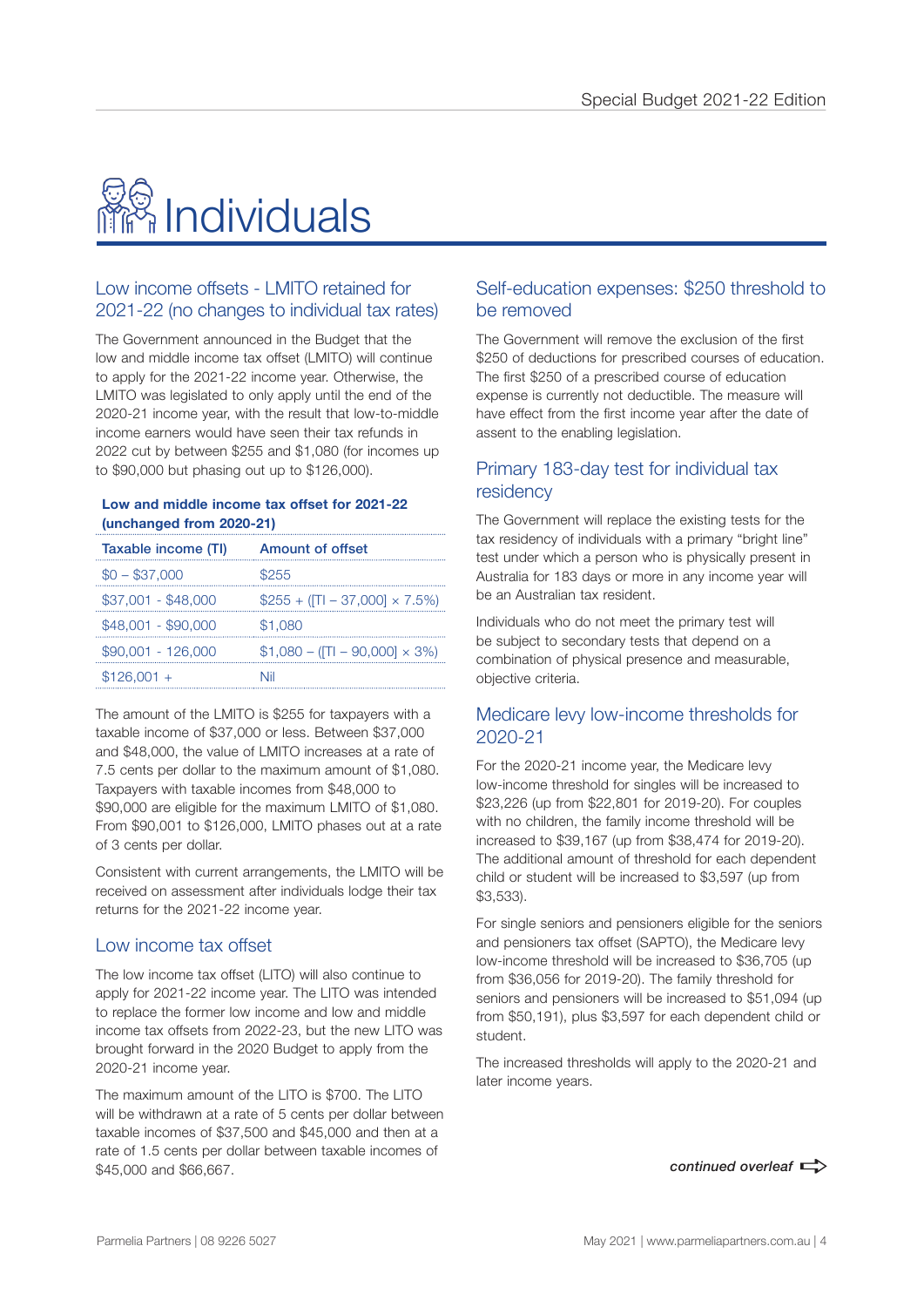#### Federal Budget 2021-22: Individuals *cont*

#### Child care subsidies to change 1 July 2022

The Budget confirmed that the Government will make an additional \$1.7 billion investment in child care. The changes will commence on 1 July 2022 (ie not in the next financial year).

Commencing on 1 July 2022, the Government will:

- increase the child care subsidies available to families with more than one child aged 5 and under in child care by adding an additional 30 percentage point subsidy for every second and third child (stated to benefit around 250,000 families);
- remove the \$10,560 cap on the Child Care Subsidy (stated to benefit around 18,000 families).

The Treasurer states that, under the Government's changes, a single parent on \$65,500 with two children in five days of long day care who chooses to work a fifth day will be \$71 a week better off compared to the current system. He further states that, under these changes, a family earning \$110,000 a year will have the subsidy for their second child increase from 72% to 95%, and would be \$95 per week better off for 4 days of care.



#### Temporary full expensing: extended to 30 June 2023

The Government will extend the temporary full expensing measure until 30 June 2023. It was otherwise due to finish on 30 June 2022.

Other than the extended date, all other elements of temporary full expensing will remain unchanged. The measure allows eligible businesses to deduct the full cost of eligible depreciating assets, as well as the full amount of the second element of cost. A business qualifies for temporary full expensing if it is a small business (annual aggregated turnover under \$10 million) or has an annual aggregated turnover under \$5 billion. Annual aggregated turnover is generally worked out on the same basis as for small businesses, except the threshold is \$5 billion instead of \$10 million.

Assets must be acquired from 7:30pm AEDT on 6 October 2020 and first used or installed ready for use by 30 June 2023.

#### Loss carry-back extended by one year

Under the temporary, COVID driven, restoration of the loss carry back provisions announced in the 2020- 21 Budget, an eligible company (aggregated annual turnover of up to \$5 billion) could carry back a tax loss for the 2019-20, 2020-21 or 2021-22 income years to offset tax paid in the 2018-19 or later income years.

The Government will extend the eligible tax loss years to include the 2022-23 income year. Tax refunds resulting from loss carry back will be available to companies when they lodge their 2020-21, 2021-22 and now 2022-23 tax returns.

This will help increase cash flow for businesses in future years and support companies that were profitable and paying tax but find themselves in a loss position as a result of the COVID-19 pandemic. Temporary loss carryback also complements the temporary full expensing measure by allowing more companies to take advantage of expensing, while it is available.

#### Intangible assets depreciation: option to self-assess effective life

The Budget confirmed that the income tax law will be amended to allow taxpayers to self-assess the effective life of certain intangible assets (such as intellectual property and in-house software), rather than being required to use the effective life currently prescribed.

This amendment will apply to patents, registered designs, copyrights and in-house software for tax purposes. Taxpayers will be able to bring deductions forward if they self-assess the assets as having a shorter effective life to the statutory life.

The self-assessment of effective lives will apply to eligible assets acquired following the completion of temporary full expensing (introduced in the 2020-21 Budget — ie to assets acquired from 1 July 2023).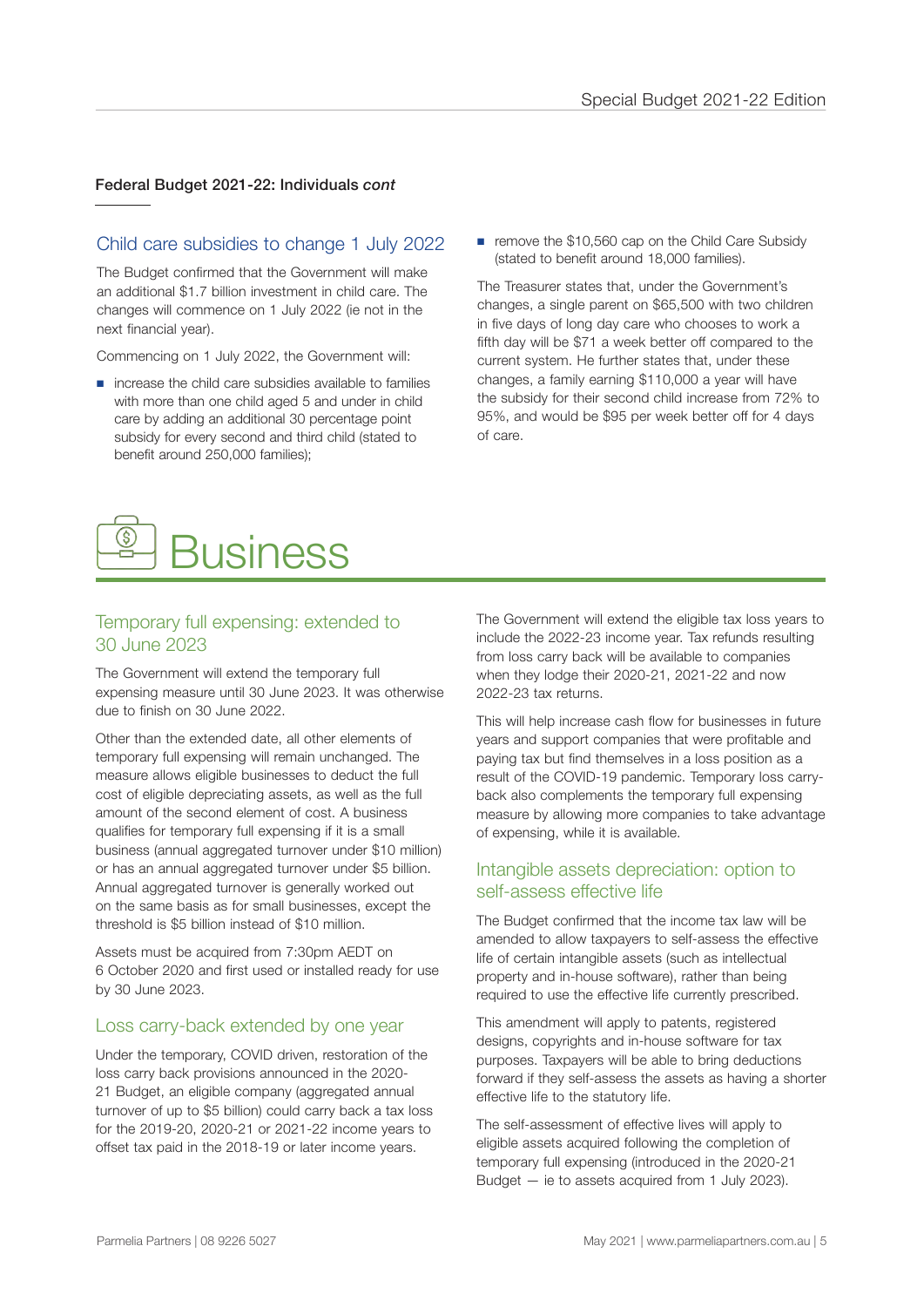#### Federal Budget 2021-22: Business *cont*

#### Extended consultation on corporate tax residency rules

In the 2020-21 Budget, the Government announced that it would amend the law to provide that a company that is incorporated offshore will be treated as an Australian tax resident if it has a "significant economic connection to Australia". This test will be satisfied where both the company's core commercial activities are undertaken in Australia and its central management and control is in Australia.

The Government has now announced that it will consult on broadening this amendment to trusts and corporate limited partnerships. The Government will seek industry's views as part of the consultation on the original corporate residency amendment.

The amendments, as they affect companies incorporated offshore, will have effect from the first income year after the date the enabling legislation receives assent, but taxpayers will have the option of applying the new law from 15 March 2017 (the date on which the ATO withdrew an earlier ruling). It not known whether the same arrangements will apply for the start date for trusts and corporate limited partnerships should they be brought under the new rules.

#### Small business to be able to pause disputed ATO debt recovery

The Government will introduce legislation to allow small businesses to pause or modify ATO debt recovery action where the debt is being disputed in the AAT. Specifically, the changes will allow the Small Business Taxation Division of the AAT to pause or modify any ATO debt recovery actions – such as garnishee notices and the recovery of GIC or related penalties – until the underlying dispute is resolved by the AAT. This measure is intended to provide an "avenue" for small businesses to ensure they are not required to start paying a disputed debt until the matter has been determined by the AAT.

Small business entities (including individuals carrying on a business) with an aggregated turnover of less than \$10 million per year will be eligible to use the option. The AAT will be required to "have regard to the integrity of the tax system" in deciding whether to pause or modify the ATO's debt recovery actions.



#### Superannuation contributions work test to be repealed from 1 July 2022

The superannuation contributions work test exemption will be repealed for voluntary non-concessional and salary sacrificed contributions for those aged 67 to 74 from 1 July 2022.

As a result, individuals under age 75 will be allowed to make or receive non-concessional (including under the bring-forward rule) or salary sacrifice contributions from 1 July 2022 without meeting the work test, subject to existing contribution caps. However, individuals aged 67 to 74 years will still have to meet the work test to make personal deductible contributions.

Currently, individuals aged 67 to 74 years (ie under 75) can only make voluntary contributions (both concessional and non-concessional), or receive contributions from their spouse, if they work at least 40 hours in any 30-day period in the financial year in which the contributions are made (the "work test"). Note that the work test age threshold was increased from 65 to 67 from 1 July 2020 as part of the 2019-20 Budget.

The measure will have effect from the start of the first financial year after Royal Assent of the enabling legislation, which the Government expects to have occurred prior to 1 July 2022.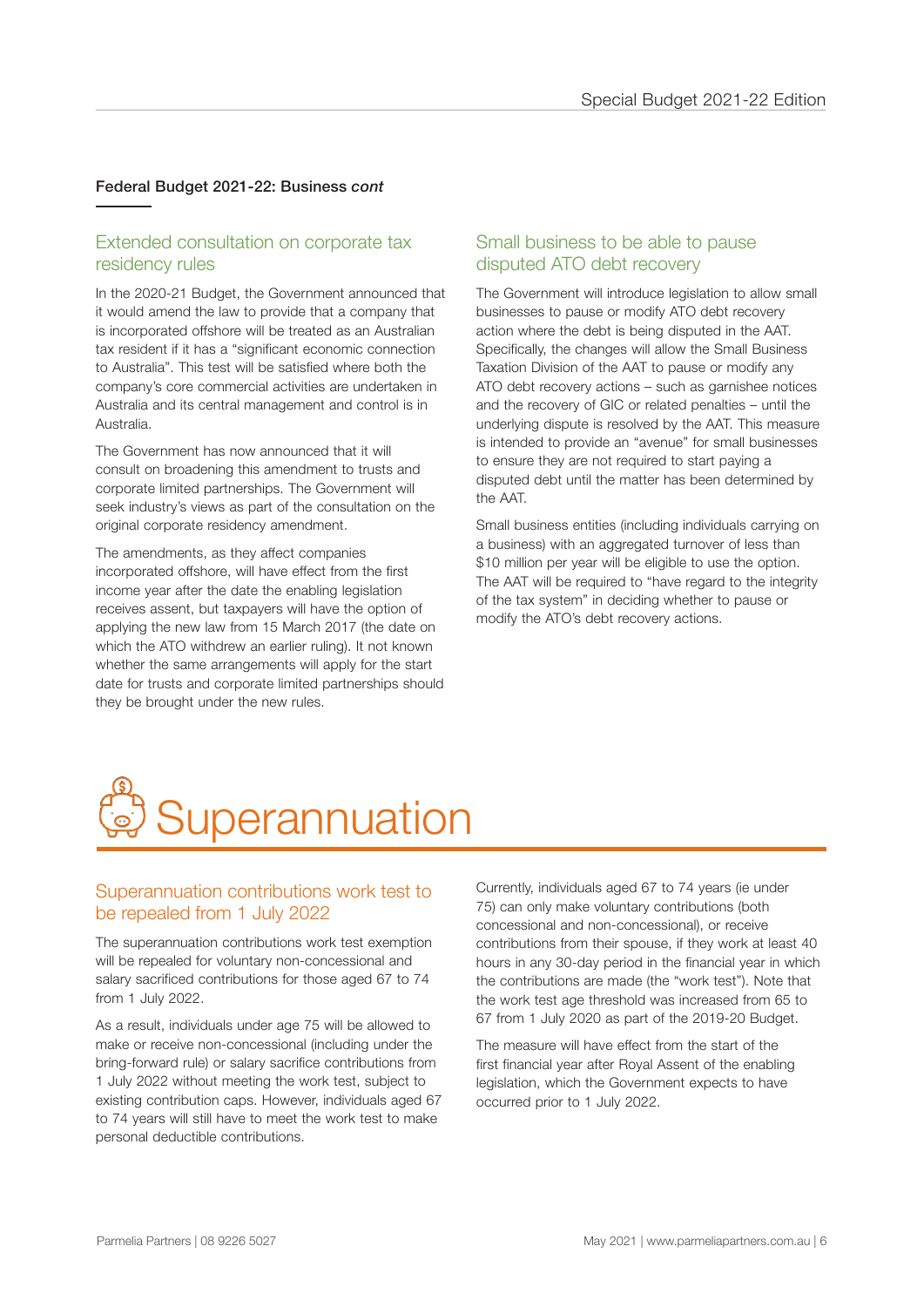#### Federal Budget 2021-22: Superannuation *cont*

#### Non-concessional contributions and bring forward

The Government confirmed that individuals under age 75 will be able to access the non-concessional bring forward arrangement (ie three times the annual nonconcessional cap over three years), subject to meeting the relevant eligibility criteria. However, note that the Government is still yet to legislate its 2019-20 Budget proposal to extend the bring forward age limit so that anyone under age 67 can access the bring-forward rule from 1 July 2020. The proposed legislation for this is yet to be passed by the Senate.

The Government also noted that the existing restriction on non-concessional contributions will continue to apply for people with total superannuation balances above \$1.6m (\$1.7m from 2021-22).

#### SMSF residency requirements to be relaxed

The residency requirements for self-managed superannuation funds (SMSFs) and small APRAregulated funds (SAFs) will be relaxed by extending the central management and control test safe harbour from two to five years for SMSFs, and removing the active member test for both fund types.

The Government said the proposed changes to the residency requirements will allow SMSF and SAF members to continue to contribute to their superannuation fund whilst temporarily overseas, ensuring parity with members of large APRA-regulated funds. It will also provide SMSF and SAF members with flexibility to keep and continue to contribute to their preferred fund while undertaking overseas work and education.

The measure will have effect from the start of the first financial year after Royal Assent of the enabling legislation, which the Government expects to have occurred prior to 1 July 2022.

#### Super Guarantee \$450 per month threshold to be removed

The Superannuation Guarantee \$450 per month eligibility threshold will be removed from 1 July 2022. As a result, employers will be required to make quarterly Super Guarantee contributions on behalf of such lowincome employees earning less than \$450 per month (unless another Super Guarantee exemption applies). Note that previously legislated increases to the SG rate will not change.

#### SG opt-out for high-income earners

The increase in the SG rate to 10% from 1 July 2021 also means that the SG opt-out income threshold will increase to \$275,000 from 1 July 2021 (up from \$263,157). High-income earners with multiple employers can opt-out of the SG regime in respect of an employer to avoid unintentionally breaching the concessional contributions cap (\$27,500 from 2021-22). Therefore, the SG opt-out threshold from 1 July 2021 will be \$275,000 (\$27,500 divided by 0.10).

#### Downsizer contributions eligibility age reduced to 60

The minimum eligibility age to make downsizer contributions into superannuation will be lowered to age 60 (down from age 65) from 1 July 2022.

The proposed reduction in the eligibility age will mean that individuals aged 60 or over can make an additional non-concessional contribution of up to \$300,000 from the proceeds of selling their home. Either the individual or their spouse must have owned the home for 10 years.

The maximum downsizer contribution is \$300,000 per contributor (ie \$600,000 for a couple), although the entire contribution must come from the capital proceeds of the sale price. As under the current rules, a downsizer contribution must be made within 90 days after the home changes ownership (generally the date of settlement).

#### Govt Pension Loans Scheme - access to lump sums; no negative equity guarantee

The Government will provide \$21.2 million over four years from 2021-22 to improve the uptake of its Pension Loans Scheme (PLS) by:

- allowing participants to access up to two lump sum advances in any 12-month period, up to a total value of 50% of the maximum annual rate of the Age Pension; and
- introducing a No Negative Equity Guarantee (see below) so borrowers will not have to repay more than the market value of their property.